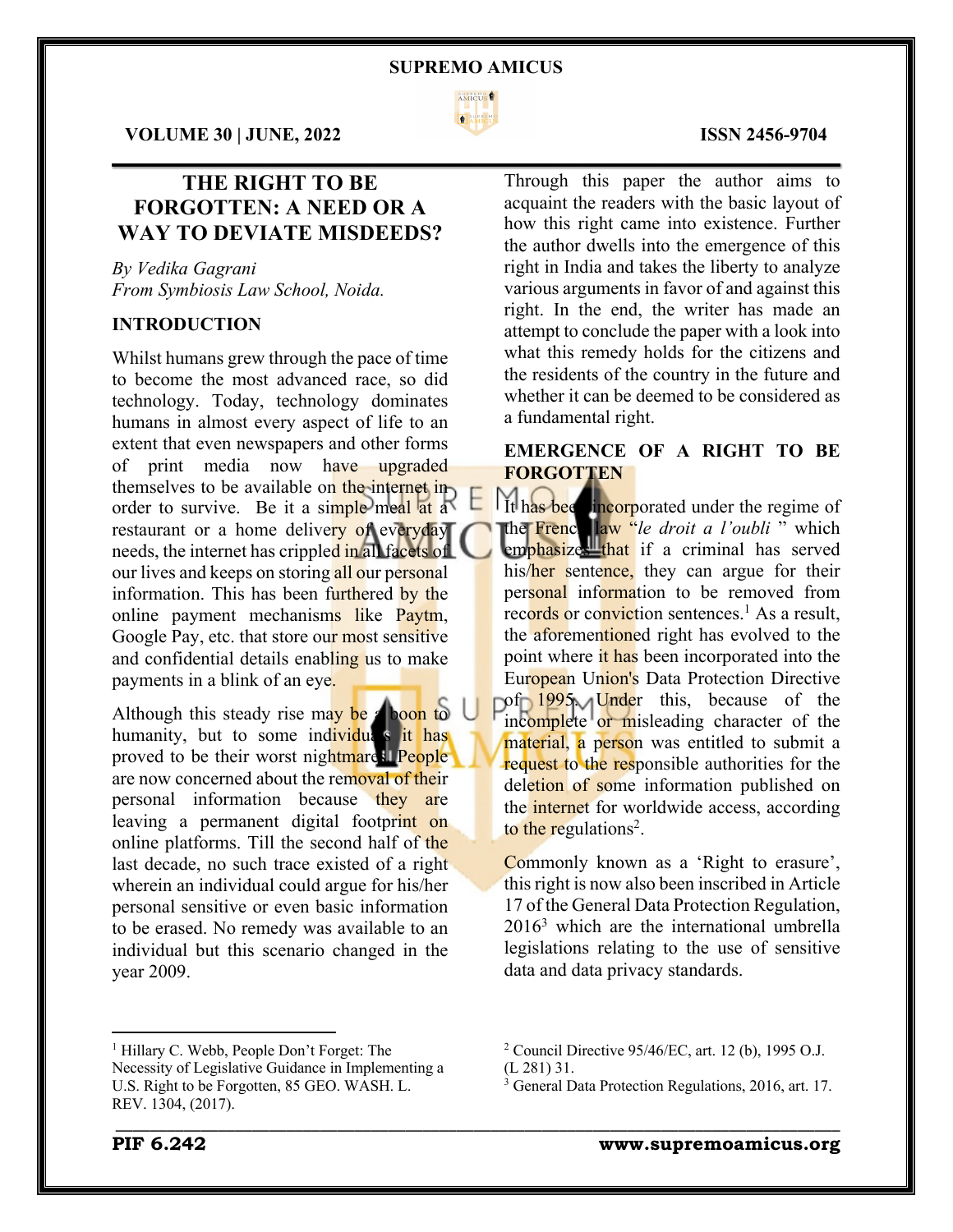

 $\mathcal{L}_\mathcal{L} = \mathcal{L}_\mathcal{L} = \mathcal{L}_\mathcal{L} = \mathcal{L}_\mathcal{L} = \mathcal{L}_\mathcal{L} = \mathcal{L}_\mathcal{L} = \mathcal{L}_\mathcal{L} = \mathcal{L}_\mathcal{L} = \mathcal{L}_\mathcal{L} = \mathcal{L}_\mathcal{L} = \mathcal{L}_\mathcal{L} = \mathcal{L}_\mathcal{L} = \mathcal{L}_\mathcal{L} = \mathcal{L}_\mathcal{L} = \mathcal{L}_\mathcal{L} = \mathcal{L}_\mathcal{L} = \mathcal{L}_\mathcal{L}$ 

# **VOLUME 30 | JUNE, 2022 ISSN 2456-9704**

However, this right is not as easily achievable as it seems. Article 17 prescribes certain standards or requisites that needs to be fulfilled in order to claim this right. Some of the grounds are-

- 1. Where the data is getting used for any marketable purposes.
- 2. Where the data needs to be erased because of an obligation or ruling.
- 3. Where the person earlier gave consent but later on revoked it.
- 4. Where the data collected is no longer relevant.

The right to be forgotten is used in three  $\mathsf F$ situations: (1) when a user uploads something digitally and wants it deleted;  $(2)$  when a user publishes something and someone else replicates it and re-posts it on their own site; and (3) when someone else continues to write something about the user and wants it eliminated.4

The Court of Justice of the European Union in its landmark verdict in the case of *Google Spain SL and Google Inc. v. Agencia Española de Protección de Datos (AEPD) and Mario Costeja González* <sup>5</sup> opined for the first time that personal privacy of the individual outweighs the free flow of data. This landmark judgement paved way for the solidification and codification of stronger

4 Peter Fleischer, Foggy Thinking About the Right to Oblivion (Mar. 9, 2011), http://peterfleischer.blogspot.com/2011/03/foggythinking-about-right-to- oblivion.html. <sup>5</sup> Google Spain SL v. Agencia Espafiola de Proteccion de Datos (AEPD) 2014 E.C.R. 317. <sup>6</sup> See for comments on the case: Eleni Frantziou, Further Developments in the Right to Be Forgotten, 14 HUM. RIGHTS L.REV. 761 (2014); and Herke Kranenbourg, Google and the Right to be Forgotten, 1 EUR . DATA PROTECTION L.70 (2015).

data privacy protection regimes. In this case, the ECJ recognised certain new sets for rights for its data subjects like request removal of content published online and the obligation of the data operator to remove all the tags and information related to the person from the search engine.<sup>6</sup> This judgement also categorised search engines like Google to be processors and controllers of personal data.7

Europe recently recommended an overhaul to its data protection legislation in order to provide a single, consistent strategy throughout the region in order to address the rising issue of modern data privacy rights with new chnologies. Individuals have the right to h ve their data expressly destroyed when it is no longer needed for a justifiable cause, according to one element of the proposal called the "right to be forgotten."<sup>8</sup>. The right is founded on the premise that individuals and organisations should be able to manage information about themselves and decide when, how, and to what degree such information is shared with others.<sup>9</sup>

 $P_{\text{In}}$   $\overline{P_{\text{German}}P_{\text{as}}}$  as well, the Federal Constitutional Court also applied the law derived by the ECJ and delivered a judgement in a dispute arising between a broadcasting corporation and a private individual regarding his request to de-link his information from the online platforms.<sup>10</sup> The

<sup>7</sup> *Google Spain*, *supra* note 30, at 41.

<sup>8</sup> Directive 95/46/EC of the European Parliament and of the Council of 24 October 1995 on the protection of individuals with regard to the processing of personal data and on the free movement of such data, OJ L 281, 23.11.1995, p.31.

<sup>9</sup> Jasmine E. McNealy, The Emerging Conflict Between Newsworthiness and the Right to Be Forgotten, 39 N. Ky. L. Rev. 119, 125 (2012).

<sup>10</sup> *See* BVerfG, order of Nov. 6, 2019, 1 BvR 276/17, press release No. 84/2019 of Nov. 27, 2019.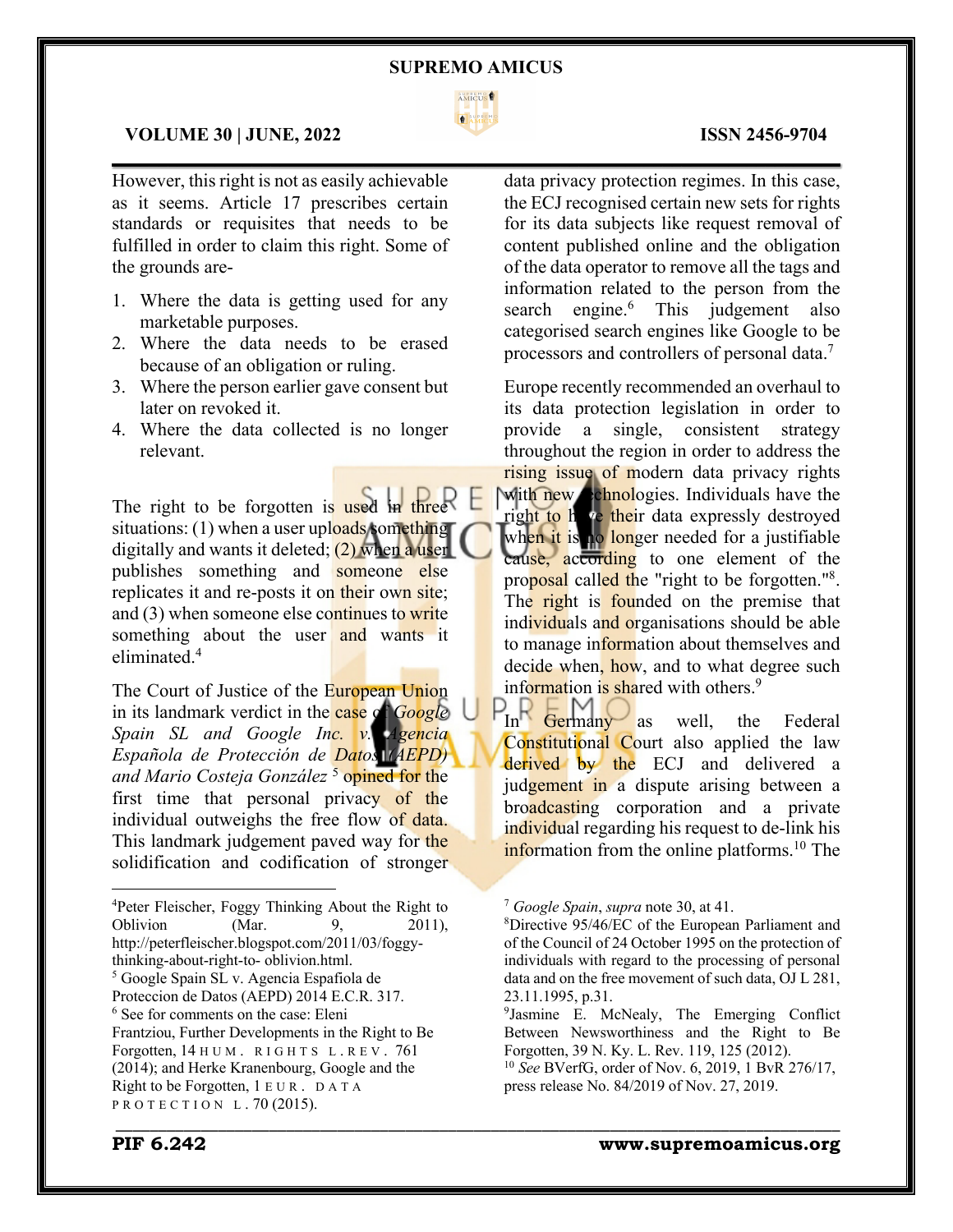

 $\mathcal{L}_\mathcal{L} = \mathcal{L}_\mathcal{L} = \mathcal{L}_\mathcal{L} = \mathcal{L}_\mathcal{L} = \mathcal{L}_\mathcal{L} = \mathcal{L}_\mathcal{L} = \mathcal{L}_\mathcal{L} = \mathcal{L}_\mathcal{L} = \mathcal{L}_\mathcal{L} = \mathcal{L}_\mathcal{L} = \mathcal{L}_\mathcal{L} = \mathcal{L}_\mathcal{L} = \mathcal{L}_\mathcal{L} = \mathcal{L}_\mathcal{L} = \mathcal{L}_\mathcal{L} = \mathcal{L}_\mathcal{L} = \mathcal{L}_\mathcal{L}$ 

## **VOLUME 30 | JUNE, 2022 ISSN 2456-9704**

court opined that since the laws have been synchronized by the EU, they can be put to interpretation at the domestic levels as well and they can be examined further.<sup>11</sup>

Though it rejected the compliant in this case, however, in another ruling<sup>12</sup> on the same day, the court developed a domestic version of the right to be forgotten and ruled that unless the EU laws are strictly applicable universally, the country's domestic constitutional laws can form the base to decide on the Right to be Forgotten.<sup>13</sup>

# **CHALLENGES TO EXTRA-TERRITORIAL APLLICATIONS**

In 2017, the Canadian Supreme Court in the judgement of *Google Inc. v. Equustek Solutions Inc*., ordered google to remove worldwide from its search engines since it was violative of the Intellectual Property Rights<sup>14</sup>. This order was challenged in the US District Court for Northern California which led to the earlier order being nullified<sup>15</sup>. However, despite the nullity in the earlier order, the respondents were not successful in their claims before the Supreme Court of British Columbia. ПТ

In the case of *X v. Twitter*, in 2017, the Supreme Court of New South Wales in Australia ordered the Californian corporation and its Irish counterpart to delete a series of confidential information disclosed by a hacker at a global level.<sup>16</sup> The Australian court, unlike the Canadian Supreme Court in

<sup>12</sup> *Id*., para. II.2.

Google Inc. v. Equustek Solutions Inc., did not consider international impartiality norms or perform a comparative examination of foreign law on breach of confidence. Nonetheless, the Supreme Court of New South Wales did not hesitate to grant a transboundary injunction in this case to correct the domestic applicant's vulnerable circumstances.17

The transboundary application of the EU laws does poses certain challenges. When the laws adjusted to the domestic landscape are implemented universally, it causes a clash with the already established international Naws and **does not** necessarily fit in with the domestic ws of every nation. Secondly, the Right of F reedom of Speech and Information and the Right to be Forgotten strikes differently in different jurisdictions.

# **PERVASIVE VALUE OF THE RIGHT IN INDIA**

India being a rich land of judicial scholars and jurists, also had an opportunity to Predefine the ambits of the rights in the domestic context. The scope of the right was established via the following judgements-

- $\rightarrow$  CASES IN WHICH THE RIGHT WAS NOT GRANTED-
- 1. The Gujarat High Court in the case of *Dharamraj Bhanushankar Dave v. State of Gujarat & Ors*. <sup>18</sup> In this case, the petitioner was accused to have committed

\_\_\_\_\_\_\_\_\_\_\_\_\_\_\_\_\_\_\_\_\_\_\_\_\_\_\_\_\_\_\_\_\_\_\_\_\_\_\_\_\_\_\_\_\_\_\_\_\_\_\_\_\_\_\_\_\_\_\_\_\_\_\_\_\_\_\_\_\_\_\_\_\_\_\_\_\_\_\_\_\_\_\_\_\_

# **PIF 6.242 www.supremoamicus.org**

<sup>11</sup> *Id*., para. II.1.

<sup>13</sup> *See* BVerfG, order of Nov. 6, 2019, 1 BvR 16/13, press release No. 83/2019 of Nov. 27, 2019. <sup>14</sup> *See* Jeff Berryman, Equity in the Age of the

Internet: Google Inc. v. Equustek Solutions Inc.,

<sup>31</sup> INTELLECTUAL PROPERTY JOURNAL 311-326 (2019).

<sup>15</sup> Google Inc. v. Equustek Solutions Inc, Case No.

<sup>5:17-</sup>cv-04207-EJD.

<sup>&</sup>lt;sup>16</sup> X v. Twitter [2017] NSWSC 1300.

<sup>17</sup> *See* Michael Douglas, *Extraterritorial Injunctions Affecting the Internet*, 12 JOURNAL O F

EQUITY 34–57 (2018).

<sup>18</sup> Dharamraj Bhanushankar Dave v. State of Gujarat & Ors. (2015 SCC OnLine Guj 2019).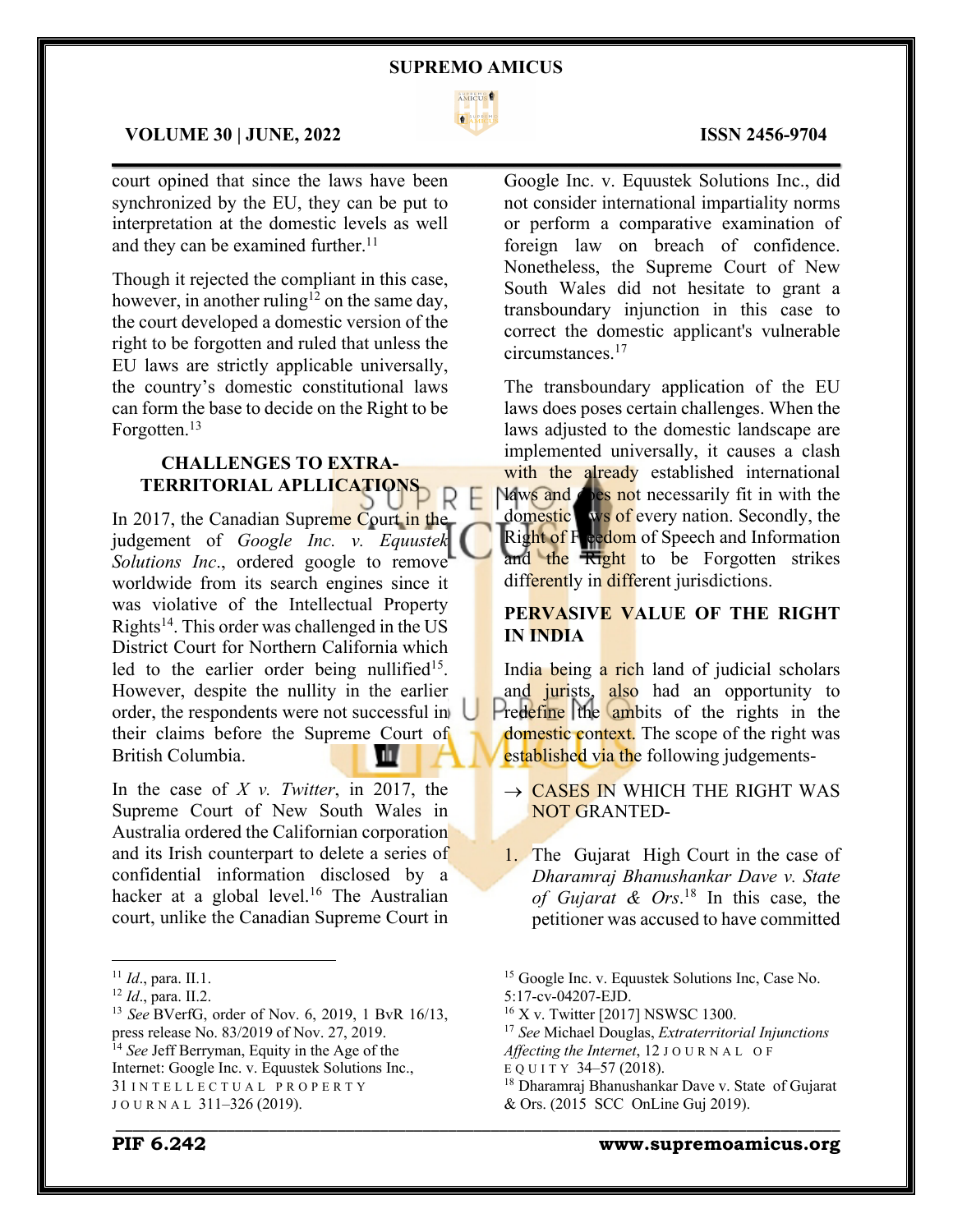

 $\mathcal{L}_\mathcal{L} = \mathcal{L}_\mathcal{L} = \mathcal{L}_\mathcal{L} = \mathcal{L}_\mathcal{L} = \mathcal{L}_\mathcal{L} = \mathcal{L}_\mathcal{L} = \mathcal{L}_\mathcal{L} = \mathcal{L}_\mathcal{L} = \mathcal{L}_\mathcal{L} = \mathcal{L}_\mathcal{L} = \mathcal{L}_\mathcal{L} = \mathcal{L}_\mathcal{L} = \mathcal{L}_\mathcal{L} = \mathcal{L}_\mathcal{L} = \mathcal{L}_\mathcal{L} = \mathcal{L}_\mathcal{L} = \mathcal{L}_\mathcal{L}$ 

\_\_\_\_\_\_\_\_\_\_\_\_\_\_\_\_\_\_\_\_\_\_\_\_\_\_\_\_\_\_\_\_\_\_\_\_\_\_\_\_\_\_\_\_\_\_\_\_\_\_\_\_\_\_\_\_\_\_\_\_\_\_\_\_\_\_\_\_\_\_\_\_\_\_\_\_\_\_\_\_\_\_\_\_\_

### **VOLUME 30 | JUNE, 2022 ISSN 2456-9704**

the offences of murder, kidnapping and criminal conspiracy. He was however, later on, acquitted of all charges. Post that, he demanded that his name and all his other information be removed from the records. This was however denied to him by the court. The court opined that no such right as to be forgotten has been accepted in India and the inclusion of his name would not be detrimental to any fundamental right.

- 2. In the same manner, the Madras High Court in *Karthick Theodore v. Madras High Court, 2021 SCC OnLine Mad 2755.*<sup>19</sup> declined the claim of the petitioner to remove his name from the records since it might damage his reputation stating that no statutory or judicial criteria has been laid and the right cannot be granted unless such benchmark is laid down.
- $\rightarrow$  CASES IN WHICH THE RIGHT WAS GRANTED-
- 1. In the instance of rape and sexual offences, the victim's identity channot be revealed, according to the Hon'ble Supreme Court in *Nipun Saxena v. Union of India, (2019) 2 SCC 70320*. As a result, the identity of a sexual offender's victim must be kept hidden for both security and the victim's reputation.
- 2. In *X (Name Redacted) v. The Registrar General21*, High Court of Karnataka, the

father of a victim petitioned the Karnataka High Court to have his daughter's name removed from the orders and judgement because her name being reflected in the orders and judgement, which are available to the public at large through an internet search, would harm his daughter's reputation. In 2017, the Karnataka High Court granted the plea, ordering the victim's name to be redacted from rulings and judgments and upholding the Right to be Forgotten.

3. The latest and the landmark Supreme Court judgement in the case of *Justice K.S. Puttuswamy (Retd.) and Anr. v. Union of India*<sup>22</sup> exists as a binding verdic<sup>t lon</sup> privacy and data protection. This case recognised the Right to be **Forgotten as a** facet and an aspect of the Right to Privacy. However, despite this, the Supreme Court has not identified the 'Right to be Forgotten' as a fundamental right. As a corollary, it is left to the Indian High Court to determine how to interpret  $\zeta_1 \sqsubset$ 

At present, there is no codified or uncodified statute or a law that explicitly enshrine the Right to be Forgotten. It is only in these cases that is has been dealt with subjectively depending on the facts of the case.

The only statute that deals with it in a direct or maybe indirect manner is Section 19 of the Juvenile Justice ( Care and Protection of Children) Act ,  $2015^{23}$  which talks about destruction of the records of the child once

<sup>19</sup> Karthick Theodore v. Madras High Court,2021 SCC OnLine Mad 2755.

<sup>20</sup> Nipun Saxena v. Union of India, (2019) 2 SCC 703.

 $21$  X (Name Redacted) v. The Registrar General, High Court of Karnataka (2017) SCC OnLineKar 424.

<sup>22</sup> Justice K.S. Puttaswamy (Retd.) v. Union of India (2017) 10 SCC 1.

<sup>23</sup> Juvenile Justice ( Care and Protection of Children) Act , 2015, SECTION 19.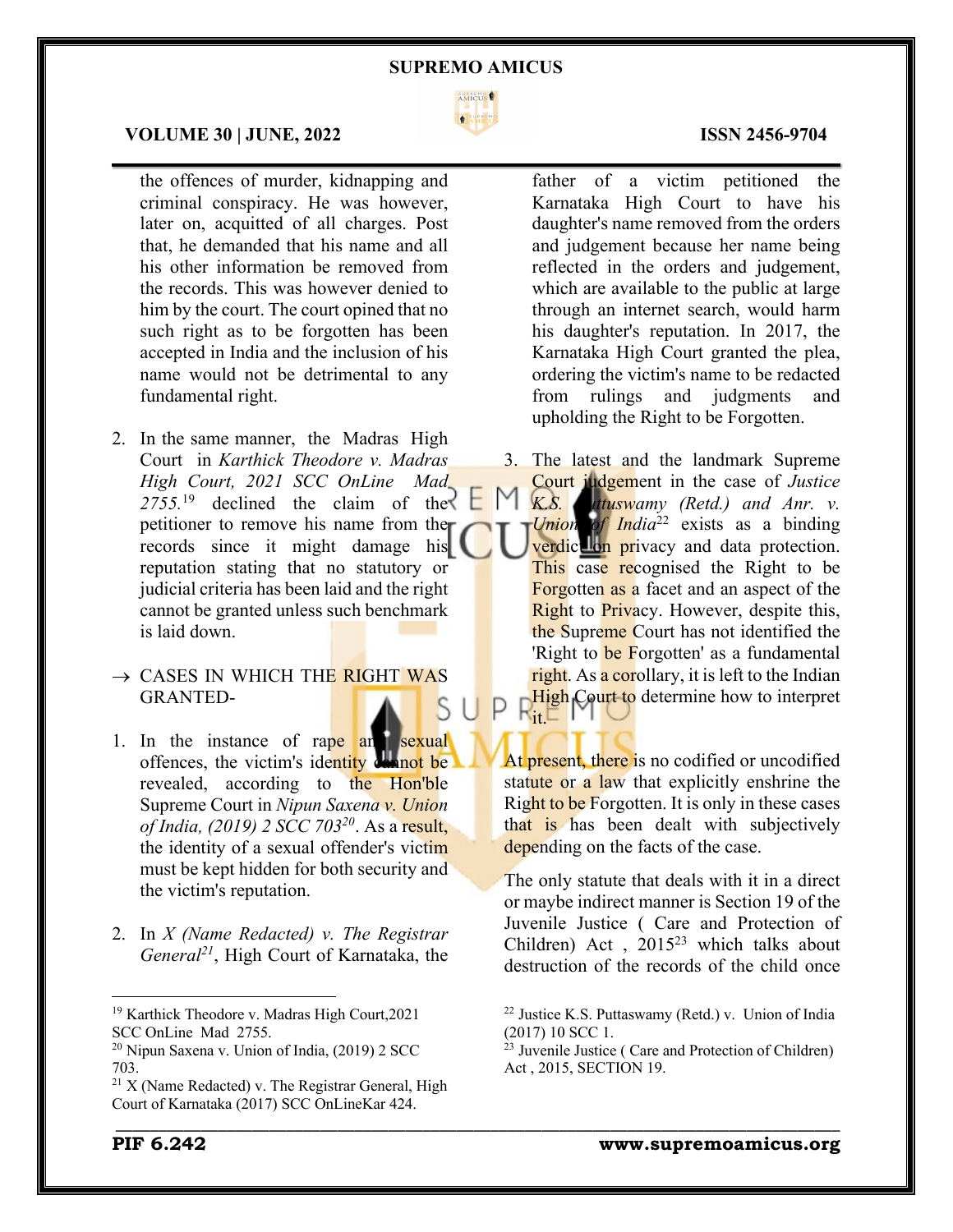

 $\mathcal{L}_\mathcal{L} = \mathcal{L}_\mathcal{L} = \mathcal{L}_\mathcal{L} = \mathcal{L}_\mathcal{L} = \mathcal{L}_\mathcal{L} = \mathcal{L}_\mathcal{L} = \mathcal{L}_\mathcal{L} = \mathcal{L}_\mathcal{L} = \mathcal{L}_\mathcal{L} = \mathcal{L}_\mathcal{L} = \mathcal{L}_\mathcal{L} = \mathcal{L}_\mathcal{L} = \mathcal{L}_\mathcal{L} = \mathcal{L}_\mathcal{L} = \mathcal{L}_\mathcal{L} = \mathcal{L}_\mathcal{L} = \mathcal{L}_\mathcal{L}$ 

# **VOLUME 30 | JUNE, 2022 ISSN 2456-9704**

the case has been dealt with. It is only in the cases where the child is found to be a hardend criminal, involved in serious offences only then are the records mandatorily preserved.24

It was only after the 2017 case (also known as the Privacy Judgement or the Aadhar Judgement) that the Government of India had established a committee under the tutelage of Retd. Justice B.N. Srikrishna. The committee was majorly tasked with coming up with appropriate data protection and privacy regulations which were to be enforced keeping in mind all the other local laws that were in place. $25$ 

As per the recommendations of this committee, the Government with an aim to establish and facilitate a stronger, more comprehensive and detailed data protective regime enacted the Personal Data Protection Bill 2018 (herein after PDP Bill).<sup>26</sup>

The PDP bill is still a bill being debated and has not been passed by the **Parliament** to become a law yet. The author would like to take the liberty to point out certain rebatable facets of the Bill which has caused it to be in loop of wide opposition. First, the bill in a

<sup>25</sup> First Post. (2018). Personal Data Protection Bill: Looking at loopholes in sections of the Bill pertaining to data ownership, RTI and more- Technology News, First post. Available at:

https://www.firstpost.com/tech/newsanalysis/personal-data-protection-billlooking-at-loopholes-in-sections-of-the-billpertaining-to-data-ownership-rti-and-more-2- 5197791.html

<sup>26</sup> Deva Prasad M, Suchithra Menon C, The Personal Data Protection Bill, 2018: India's regulatory journey towards a comprehensive data protection law, *International Journal of Law and Information*

way recognises the right to be forgotten. But, there are versions for and against this. Perhaps the only advantage is that it helps India come at pace with the International standards set up by GDPR and the EU.

The disadvantage is that this bill places the guarantee of this right in the hands of certain authorities, problem being that the Government will see to their appointment, salary, tenure  $etc^{27}$ . This only curtails the independent functioning of the authorities making them muppets in the hands of the government which is not consistent with the global standards.28

The bigges backlash faced by the Bill is how it just transfer unfettered powers in the hands of the government<sup>29</sup>. Section 35<sup>30</sup> of the PDP Bill makes an exception for the Government to collect data in name of public order, sovereignty, security of the state etc.

Because of the sensitive nature of personal data, as well as its economic importance, data protection necessitates extreme caution and Pcare. The most valuable part of the human right to privacy is personal data. Because of the country's high reliance on the internet and technology-driven devices, Indian legislators

Developments and Allied Issues 6.3 (2020): 107-123. <sup>28</sup> Privacy Act of 1974, 5 U.S.C. § 552a, Part (e),

Section 26 of the UK Data Protection Act, 2018, Also see Rishab Bailey Vrinda Bhandari Smriti Parsheera Faiza Rahman, Use of personal data by intelligence and law enforcement agencies, August 1, 2018, https://macrofinance.nipfp.org.in/PDF/BBPR2018- Use-of-personal-data.pdf.<br><sup>29</sup> S. Rangarajan v P. Jagjivan Ram, (1989) 2 SCC

574.

\_\_\_\_\_\_\_\_\_\_\_\_\_\_\_\_\_\_\_\_\_\_\_\_\_\_\_\_\_\_\_\_\_\_\_\_\_\_\_\_\_\_\_\_\_\_\_\_\_\_\_\_\_\_\_\_\_\_\_\_\_\_\_\_\_\_\_\_\_\_\_\_\_\_\_\_\_\_\_\_\_\_\_\_\_

<sup>&</sup>lt;sup>24</sup> Juvenile Justice ( Care and Protection of Children) Act , 2015, SECTION 24.

*Technology*, Volume 28, Issue 1, Spring 2020, Pages 1–19, https://doi.org/10.1093/ijlit/eaaa003  $27$ Aswani, Nikhil. "The right to be forgotten and its enforcement in India." International Journal of Legal

<sup>30</sup> The Personal Data Protection Bill, 2019, Section 35.